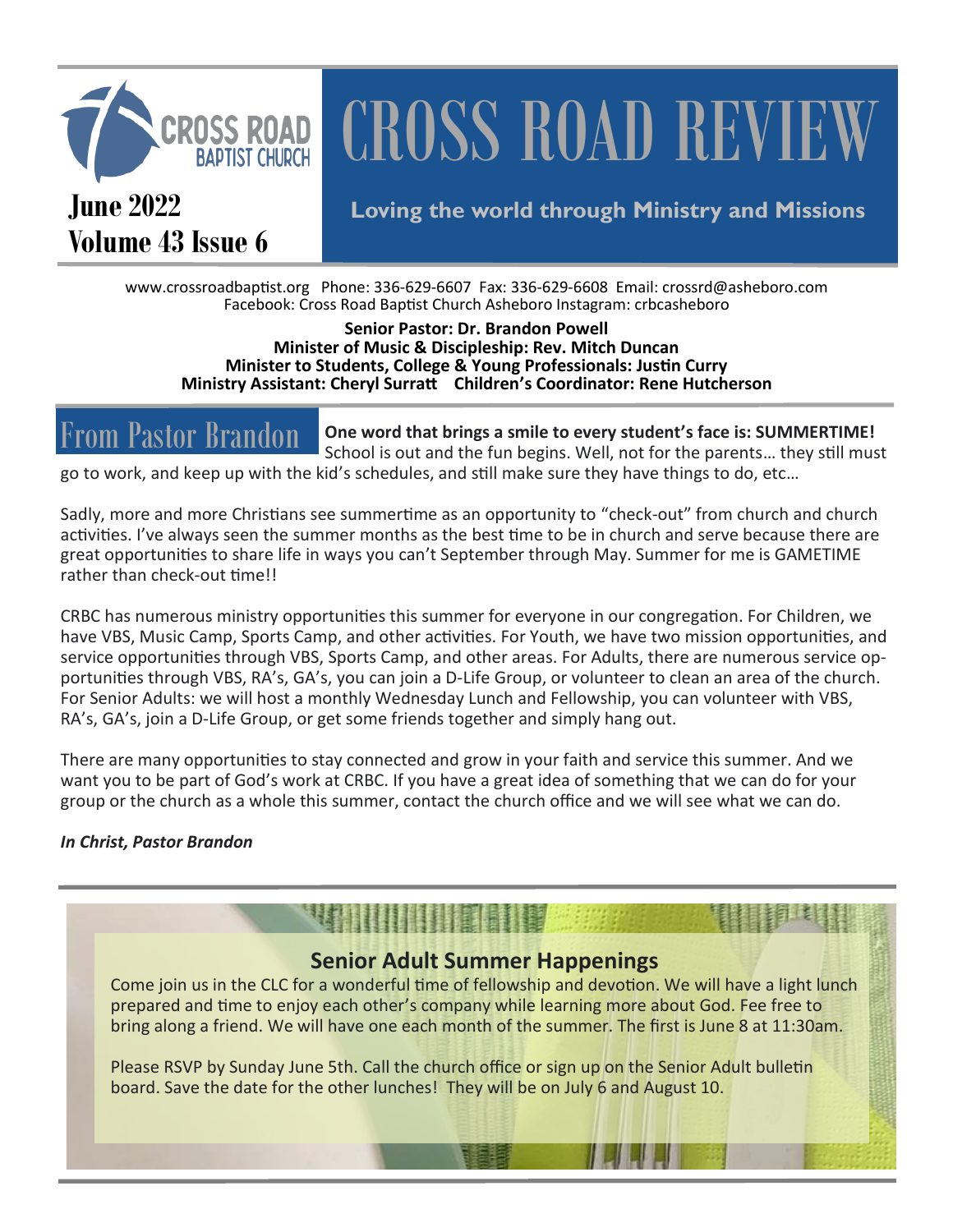

**Aftershock Student Ministry (6th -12th Grade) Summer is here!** We can't wait to see what God will do in and through our students this summer! We are kicking off our summer on June  $1<sup>st</sup>$  at 6pm with a night of food and fun! We will go until 7:30pm. On Friday June  $10^{th}$  we will head to Celestial Hills for a work and play day! We will have lunch there and the pool will be available for us when we finish working. On June 18<sup>th</sup> we will meet at 8:00 am and head to the YMCA to help with their Kid's Triathlon. We should finish up by noon. Afterward we will head to church to help set-up for VBS. Students are encouraged to volunteer to help with **Vacation Bible School June 19th -23rd . Please sign-up to volunteer online by MAY 29th** so we can place your student. Students currently in  $6<sup>th</sup>$  grade will be assigned to pre-school. Students who volunteer at VBS are invited to come to church at 3pm on Thurs. June 23<sup>rd</sup> for an outing as our way of saying thank you! On Sunday June 26<sup>th</sup> the high school students will head to Deep Impact Philadelphia! We return Saturday July 2<sup>nd</sup>, please keep us in your prayers!

**June 1 6pm** Food and Fun Fellowship **June Meetings 6-7:30pm 1st, 8th, 29th** Aftershock Bible Study **June 10** Celestial Hills work and play day **June 18 8:00am** Help with YMCA Tri at the Y **June 19-23 6:15-8:30pm** Monumental VBS **June 23 3pm** VBS Youth workers thank you outing **June 26-July 2** Deep Impact Philadelphia



Wednesdays 6:30-7:30pm Mission Friends, RAs and GAs Starting on June 8th, we will begin the summer missions emphasis with our children. Mission Friends is for preschoolers and will meet in the 3-5 year Sunday School room. RAs and GAs are for 1st - 6th graders and meet in the CLC.

June 19-30 Monumental VBSI - Each night from 6:15pm to 8:30pm. Children that are 3 yrs. old (potty trained) through 6th grade can come. Sign up online at crossroadbaptist.org by June 17 or register in person on the first day of VBS!

July 11-14 Music Camp - 9am to 12 noon each day. Music, snacks and crafts each day with a singing at Cross Road Retirement Center followed by lunch on Thursday.

August 1-5 Sports Camp - Camp is open to all rising 3rd-6th graders. It runs from 9am-1:30pm. Each day will focus on a different sport. Cost is \$10 and bring a lunch. Sign ups will begin July 1 on our website.

**Taylor and Pastor Justin will also be planning several day trips for children this summer! A trip to the YMCA Splash Pad for the week of June 13th is in the works, details to follow. There will also be a survey sent to parents for help in planning out our summer calendar. Please watch our website (crossroadbaptist.org) for details in the coming weeks.**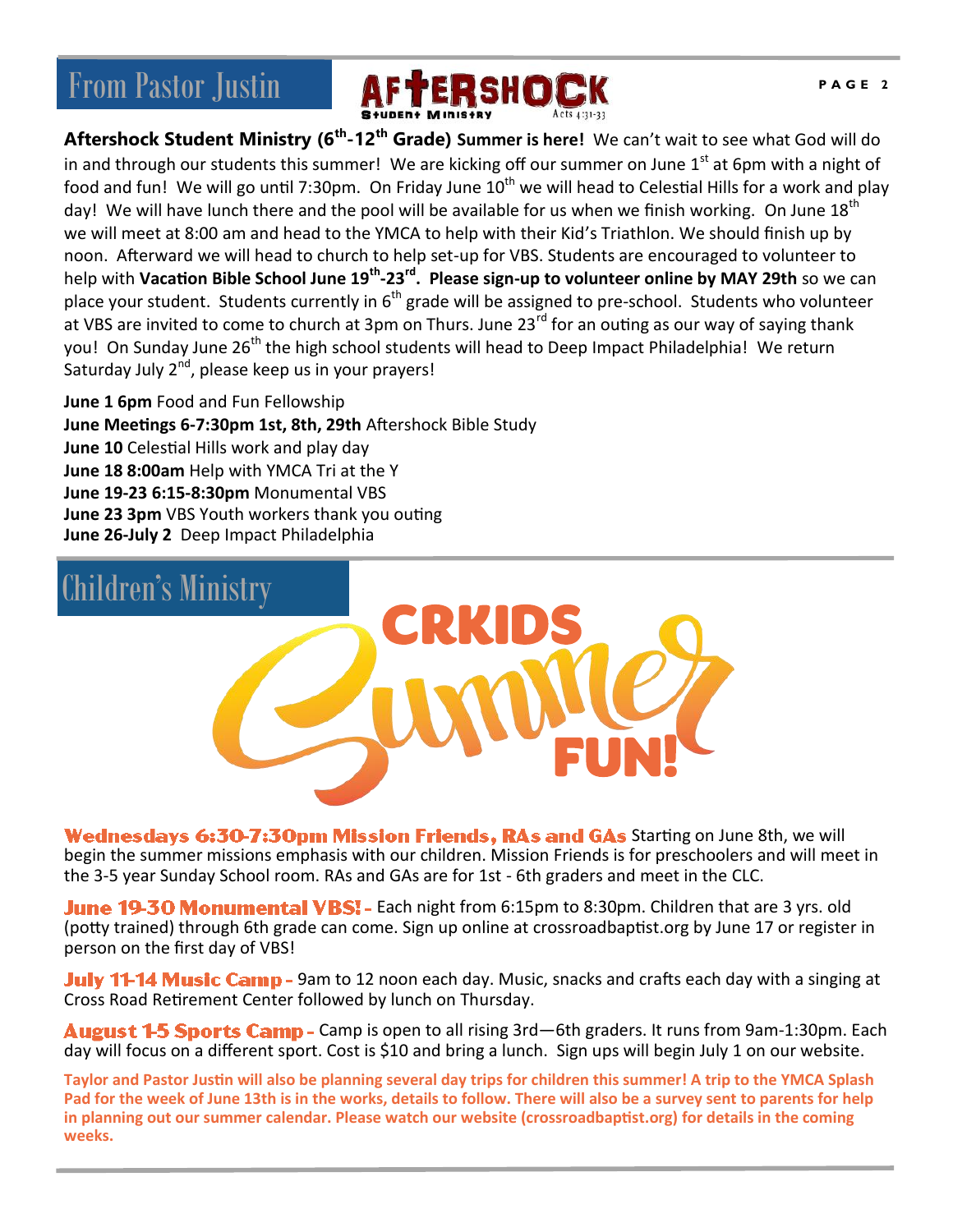#### **P A G E 3**



*Dear Justin,* On behalf of Randolph County Special Olympics, I would like to thank you for all of your hard work and dedication to helping make this year's Track & Field event a success! Thank you as well to your students, they were professional, hard-working, and willing to do whatever was necessary to keep the event flowing smoothly. Thank you for believing in what we do! *Kelli King,* 

*Special Olympics Coordinator*

*Dear Church Family,* Thank you so much for the beautiful dish garden you sent during the loss of mother. And thank you for keeping us in your thoughts and prayers. *Sincerely, Karen and Tony Cole*

## Young Adult Ministry



We are currently studying the book, Everyday Theology in our Life Group. For 8 more weeks they will be going through this study on essential doctrines and how they impact our daily

lives. We will also plan to get together this summer for times of fellowship!

## Notes from Pastor Mitch

**As we enter into the summer months, here are a few reminders to us all.**

• Your attendance and participation in worship, Bible study, and ministry is vital and valued to our church family, even in the summer.

• Our choir will be rehearsing on June  $5<sup>th</sup>$  and June 12<sup>th</sup> at 3pm to prepare for Sunday worship leading the rest of the month before taking the month of July off from rehearsals.

- Life Groups (Sunday School) and D-life Groups (discipleship) are important gathering places for personal and spiritual growth, and I encourage you to stay connected and active with these.
- Several people have recently completed our CRBC 101 (formerly called New Members Class), and they will soon be presented to the congregation for affirmation of membership!
- We will be offering a makeup day for CRBC 101 on June  $5<sup>th</sup>$  during our Life Groups hour (9:45-10:45am). I will lead session One (of three) and Pastor Brandon will lead session Three (of three).
- Sunday, June 12<sup>th</sup>, we welcome Dr. Chris Schofield to our pulpit in both services for a message on prayer. All Life Groups (middle school and up) are also invited (but not required) to meet in the Sanctuary from 9:45-10:45am that day for an extra lesson from our guest speaker on the importance of prayer.

Your pastors and staff appreciate and need your daily prayers for strength and spiritual wisdom during these trying times we all face here in America.

I love you and thank my God for you!